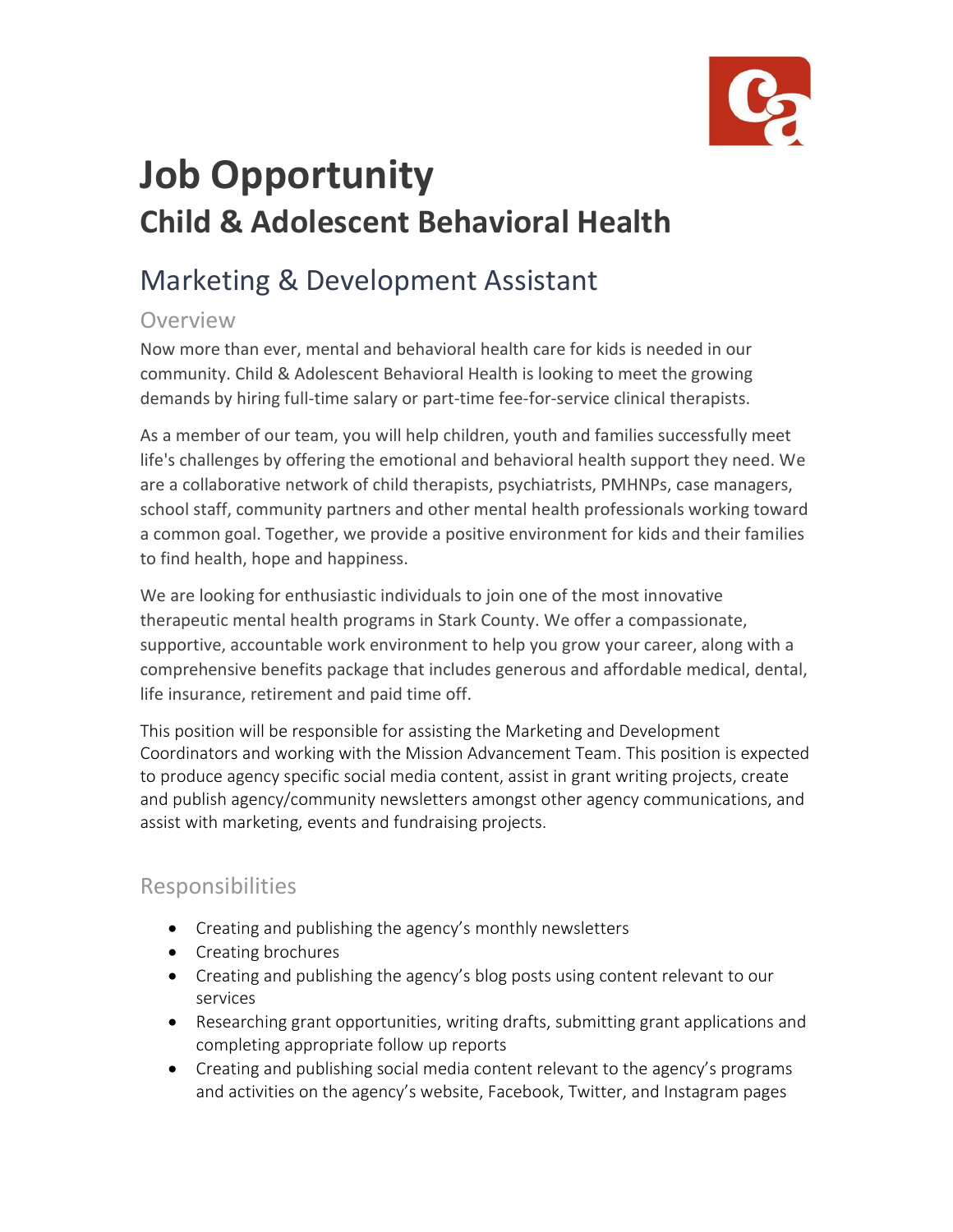- Attend agency events as needed
- Attending weekly check-in meetings with Marketing Director and Events Planner
- Other duties, as assigned

#### Skill and Experience

- Must be familiar with WordPress
- Must be familiar with different social media channels
- Must be familiar with MS Office
- Must be familiar with donor databases (CRMs)
- Preferred you are familiar with Canva and Adobe Suite programs
- Grant writing experience preferred
- Flexibility with tasks and project deadlines deemed appropriate by CEO

# **Qualifications**

An Associates degree in communications/marketing or three-years of experience in the field.

# Why Child & Adolescent Behavioral Health

At Child & Adolescent Behavioral Health, we are here for you, so you can be there for them. We provide a supportive environment for our clinical therapists to grow and lead in their careers, and in turn, you bring unmatched compassionate care and expertise.

We have been recognized as one of the Top 10 Best Companies to work for in Stark County, because we strive to take care of our team at work and at home.

#### Salary and Compensation

Salary and compensation will be based upon experience.

#### Schedule and Hours

This is a part-time position with flexible hours.

#### Recognition and Awards

Child & Adolescent Behavioral Health has been recognized and ranked on three Zippia lists:

- Best Non-Profit Companies to Work for in Ohio
- Best Companies to Work for in Canton, Ohio